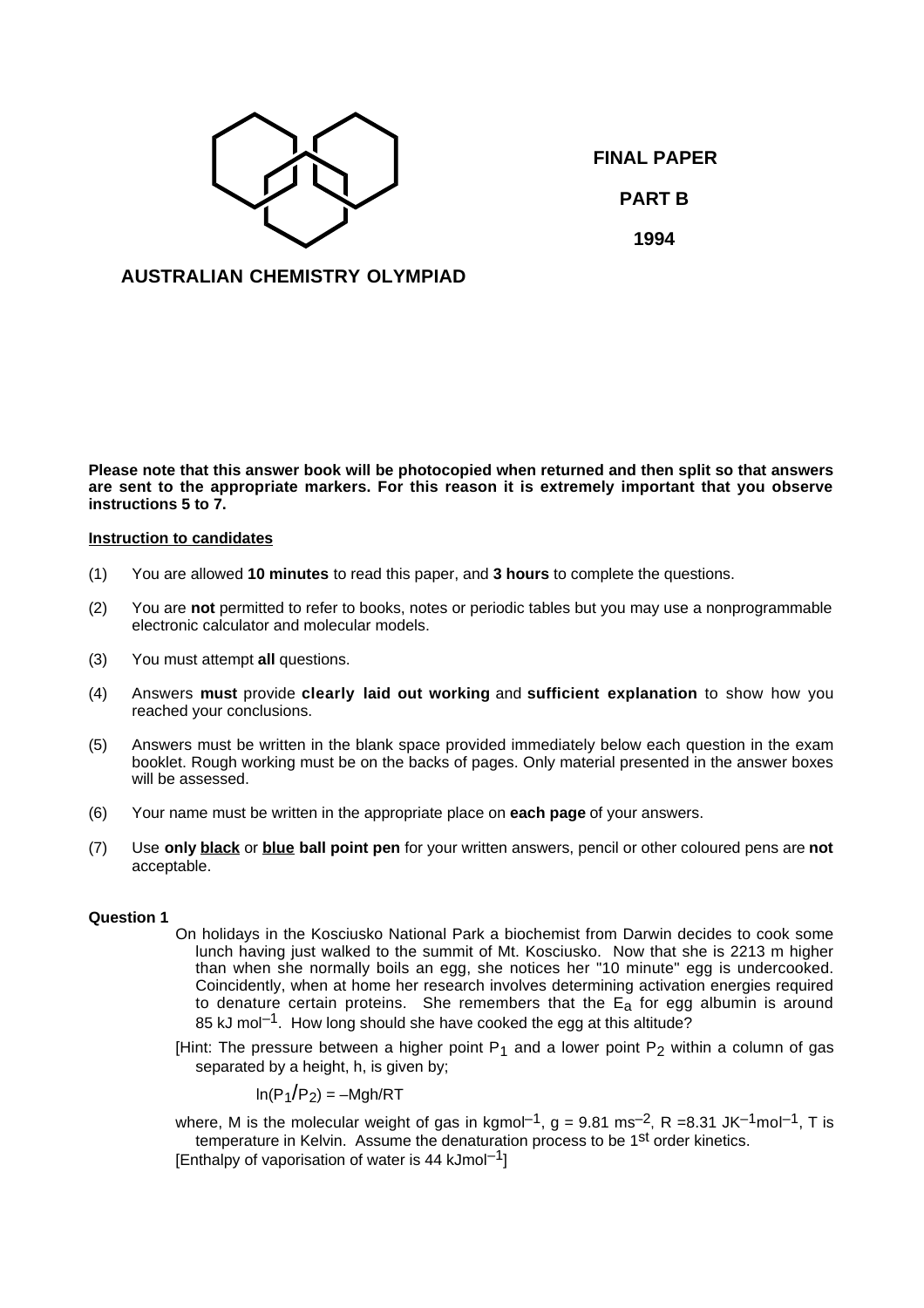### **Question 2**

- (a) An element X exists in 3 forms—allotropes, designated  $X(a)$ ,  $X(b)$ , and  $X(c)$ , all of which are solid.
	- A sample of X(a) is placed in an atmosphere of oxygen. The sample glows green and eventually bursts into flames forming a single oxide  $(\alpha)$ .
	- A sample of X(a) is placed in an atmosphere of chlorine. The sample bursts into flames forming a mixture of two chlorides (β) and (γ).
	- A sample of X(a) is dropped into liquid bromine. A violent explosion occurs and a mixture of two bromides (δ) and (ε) is formed.
	- When  $X(a)$  is heated at 260°C in an inert atmosphere it slowly turns to  $X(b)$ . When  $X(a)$  is heated at 200°C under a pressure of 12000 atm it slowly turns to X(c). When either X(b) or X(c) are vaporised by heat in an inert atmosphere and allowed to condense the product is  $X(a)$ .
	- (i) Draw or otherwise explain the structures of the 3 forms of X.
	- (ii) Give the formula and structural formula for  $\alpha$ .
	- (iii)  $β$  is a liquid. Give its structural formula.
	- (iv)  $\gamma$  is an ionic solid made up of a pentaatomic cation and a heptaatomic anion. Draw structural formulas for each of the ions and give the shape and hybridisation of the central atom.
	- (v)  $\gamma$  in the vapour phase is an uncharged hexaatomic molecule. Draw its structural formula and give the shape and hybridisation of the central atom.
	- (vi)  $\delta$  is a liquid. Give its structural formula.
	- (vii) ε is an ionic solid made up of a pentaatomic cation and a monoatomic anion. Draw the structural formula of the cation and give the shape and hybridisation of the central atom.
- (b) When heated together under reduced pressure at about 500°C sulfur and selenium form a mixture of several binary compounds. Most abundant compounds in these mixtures are crown-shaped eight-membered ring molecules with a general formula  $Se<sub>n</sub>Se<sub>n</sub>$  and the following shape.



Describe the structural isomers of  $Se_4S_4$ . Which of these will exist as (not necessarily isolable) optical isomers?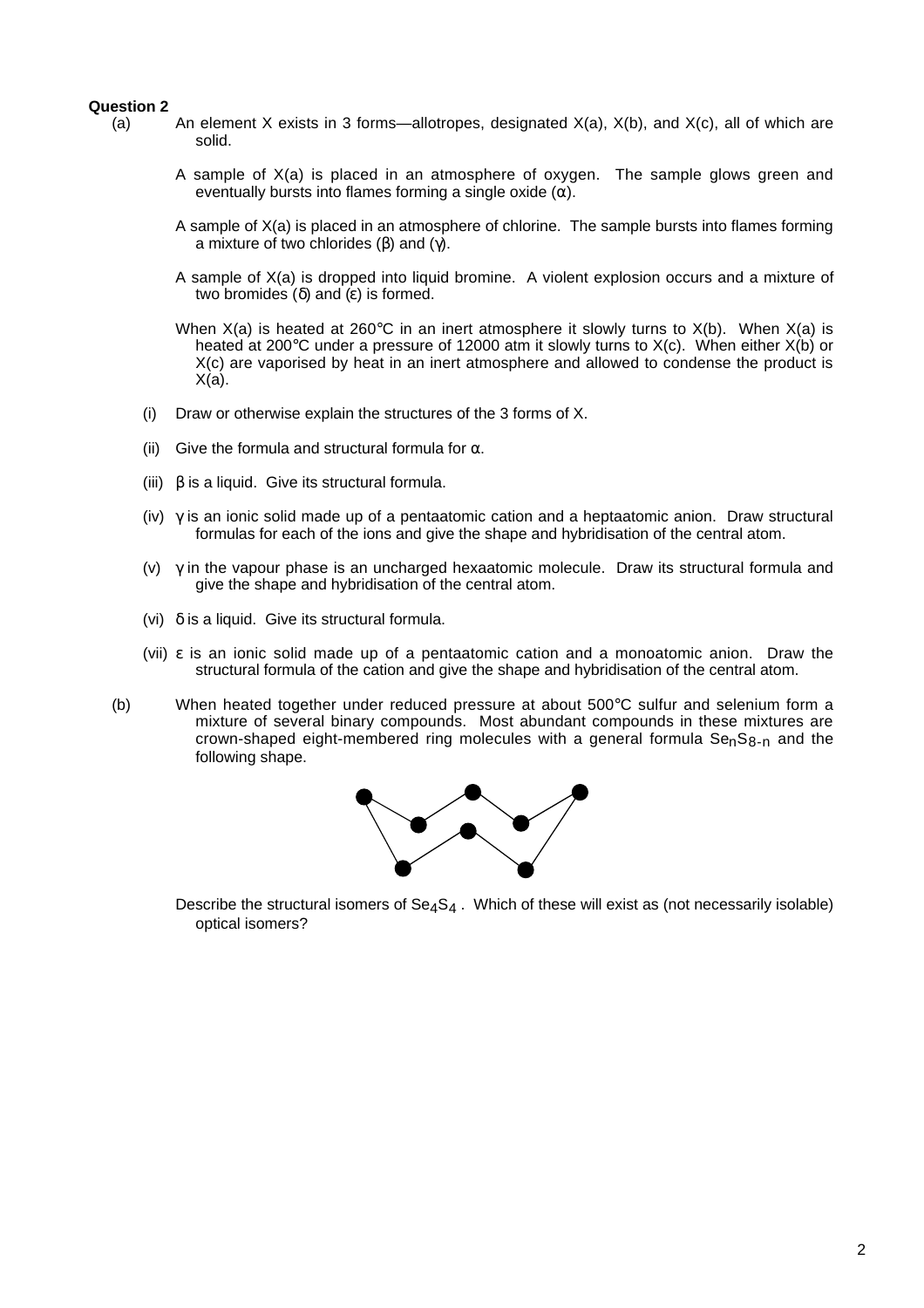# **Question 3**

**Sertraline** (**1**) is a non-sedative antidepressant drug. Its synthesis is described below.



- 1,2-Dichlorobenzene is reacted with benzoyl chloride(PhCOCl) in the presence of anhydrous AlCl<sub>3</sub> to afford (2) (C<sub>13</sub>H<sub>8</sub>OCl<sub>2</sub>). (2) Reacts with diethyl butan-1,4-dioate in the presence of a strong base, potassium *tert*-butoxide to afford the ester (3). (C<sub>21</sub>H<sub>20</sub>O<sub>4</sub>Cl<sub>2</sub>). (3) Can be converted to (4) (C<sub>16</sub>H<sub>12</sub>O<sub>2</sub>Cl<sub>2</sub>) by treatment with strong acid. Compound (4) is soluble in sodium bicarbonate. Catalytic hydrogenation of (4) yields (5) (C<sub>16</sub>H<sub>14</sub>O<sub>2</sub>Cl<sub>2</sub>). Reaction of (**5**) with SOCl2 followed by anhydrous AlCl3 yields (**6**). (C16H12OCl2). The latter compound gives a positive 2,4-dinitrophenylhydrazine test but does not react with either Fehlings of Tollens reagents. (**6**) Reacts with methylamine to afford (**7**) which being unstable is immediately reduced with NaBH4 in methanol to afford (**1**).
- (a) Deduce structures of compounds (**2**) (**7**)
- (b) Write suitable mechanisms to account for the transformation of (**5**)-(**6**) and (**6**)-(**7**).

## **Question 4**

- Silver nitrate is one of the most important and widely used titrimetric reagents. It is available in very high purity and is used for the determination of anions that form insoluble silver salts. Titrimetric methods based on silver nitrate are called argentometric methods.
- (a) In this question, you will construct a titration curve for the titration of 50.00 mL of 0.00500 M NaBr with 0.01000 M AgNO<sub>3</sub>. K<sub>sp</sub>(AgBr) = 5.2 x 10<sup>-13</sup>
	- The titration curve should have pAg as the y-axis and volume  $AgNO<sub>3</sub>$  added (mL) as the x-axis. Calculate pAg for the following volumes of added  $AgNO<sub>3</sub>$  and use these points to carefully draw your curve. Graph paper is available.

| volume AgNO <sub>3</sub><br>/mL | pAg |
|---------------------------------|-----|
| 0.00                            |     |
| 5.00                            |     |
| 10.00                           |     |
| 20.00                           |     |
| 23.00                           |     |
| 24.90                           |     |
| 25.00                           |     |
| 25.10                           |     |
| 27.00                           |     |
| 30.00                           |     |
|                                 |     |